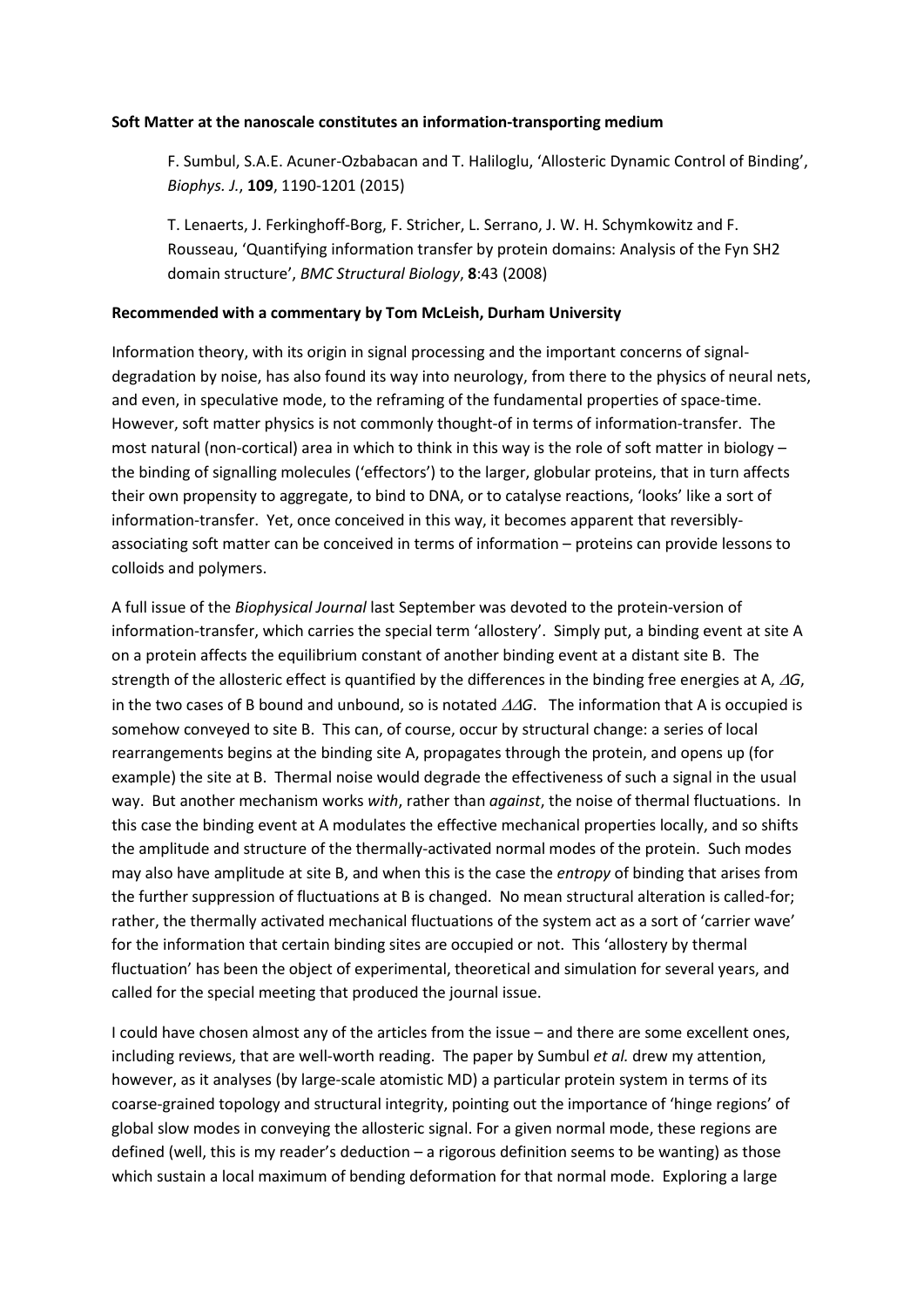data-base of allosteric proteins and their mutants, the authors found that *a high proportion of single-point mutations that gave rise to changes in the allosteric free energy occurred in hinge regions*.

The paper then goes on to look at one example in detail, the human growth factor protein hGH, which binds to a larger protein (hGHR) to activate it. This binding was very strongly and allosterically modified by mutations at a site that corresponds closely to hinge regions for both of the first two global deformation modes of hGH. Mutations at the hinges were able to remove or reduce dynamic correlations across the protein substantially.

There is much less discussion of allostery in terms of information theory that one might expect. An exception is the paper by Lenaerts *et al*. These authors recast allostery within the frame of *mutual information*. They choose, again, to do this by way of a specific example – the SH2 domain of Fyn tyrosine kinase, a protein complex implicated in several signalling pathways. Mutual information *I(x,y)* is defined as a 2-point generalisation of Shannon entropy in terms of the joint probability distribution of two variables *x* and *y*:



$$
I(X; Y) = I(Y; X) = H(X) + H(Y) - H(X, Y)
$$
  
\n
$$
H(X) = -\sum_{x \in X} p(x) \log p(x) \text{ and } H(X, Y) = -\sum_{x, y \in X, Y} p(x, y) \log p(x, y)
$$

In the figure, *x* and *y* are

taken to be the local conformational variables of particular groups on the protein. The mutual information function is colour-coded for all other residues *y*, in terms of their correlations with a fixed residue (labelled in yellow). Red indicates larger mutual information, blue less. Notable is the appearance of a network of connected pathways between residues with high mutual information. This network is both activated and modified in the functional process by which the attachment of an effector molecule induces the release of the entire protein domain from a complex (with the SH3 domain).

While it is compelling to explore the idea of mutual information in allosteric signalling, it's not clear that calculations of this measure in the unbound protein alone really give sufficient insight into the information carried by allosteric binding events. It is, after all, the binding of new structures to the larger molecules that constitute the information to be transferred. Nor is it clear that it gives a